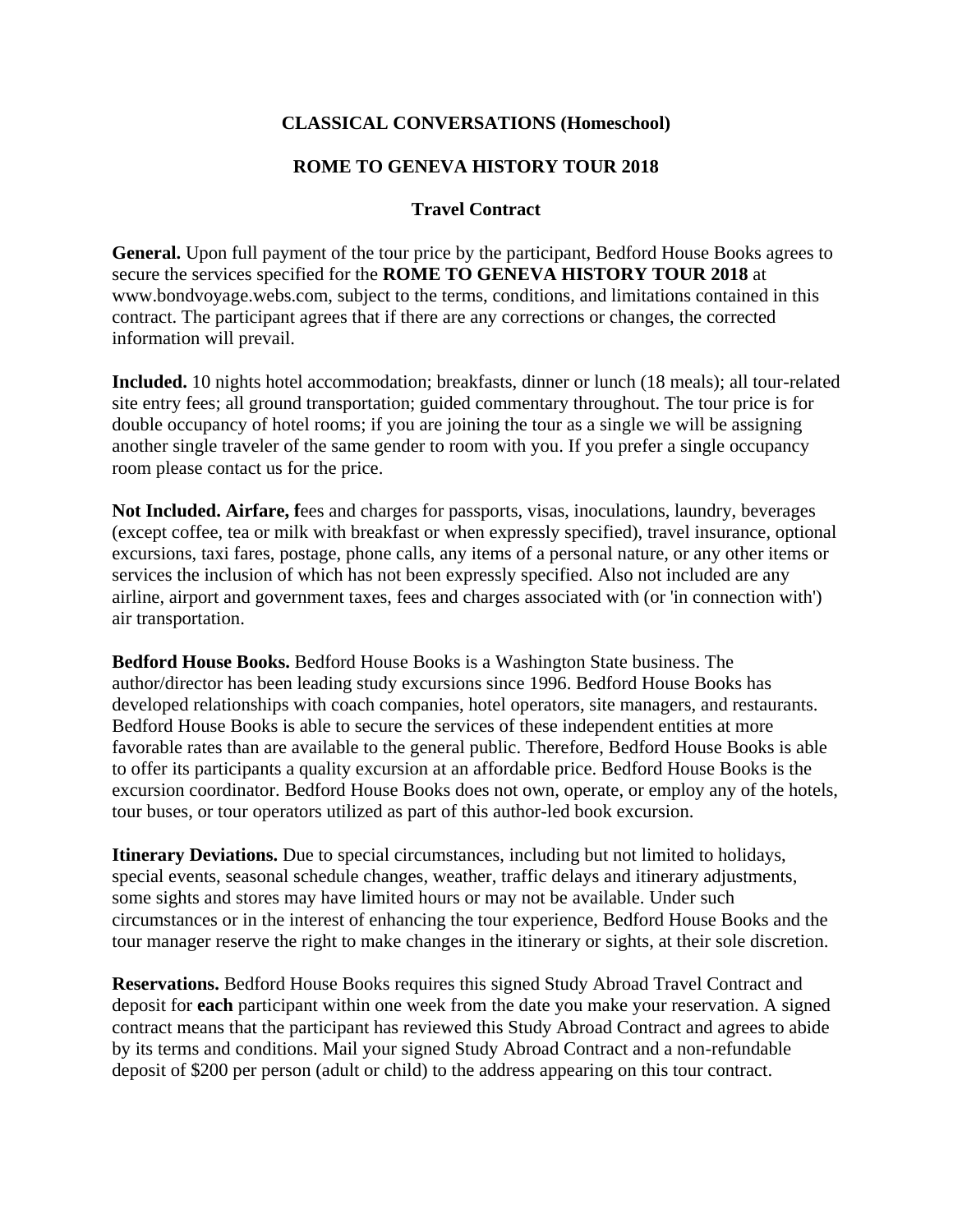**Insurance.** Bedford House Books does not carry any health or liability insurance on participants in the study trip. Therefore, it is the participants' responsibility to confirm that your health insurance covers you when traveling outside the United States, and if not, you will be responsible to purchase accident, sickness, or death coverage to cover you while traveling on this study excursion. Bedford House Books assumes no liability for injury, illness, or death to participants traveling on this study excursion. Ask your airlines for travel insurance options. Travel insurance is not offered by Bedford House Books.

**Final Payment.** Final payments must be received by the author/director at least 50 days prior to departure. **Please Note:** 

1. Bedford House Books will not reserve a place for any participant for whom it has not received a signed Study Abroad Contract and a final payment in full.

2. Bedford House Books requires 16 days to clear a regular check. To expedite final payment and release documents, Bedford House Books recommends the use of cashier's checks.

3. Bedford House Books reserves the right to cancel a reservation for which it has not received final payment by the due date, or for which it receives a check that is returned to Bedford House Books due to insufficient funds. Cancellation penalties will apply.

**Price Changes.** Prices are based on tariffs, taxes and rates of exchange as they were known to Bedford House Books on the date of booking, and are subject to change without prior notice. However, if the price increases by more than 6%, the participant(s) may, within seven (7) days from the date of notification of such increase, cancel with full refund.

**Price Guarantee for 2018 departures.** Bedford House Books will guarantee the land only study excursion price for 2018 departures after Bedford House Books receives a deposit. Subsequently, if clients need to cancel or make a change, they will be responsible for the cancellation penalties stated under 'Cancellations'.

**Cancellations.** Bedford House Books must receive a written notification of cancellation by mail with the necessary medical statement from your doctor. \$200 Deposit is non-refundable.

**Refunds.** 50% refund only in the event of health crisis and only up to twelve weeks prior to departure date. Since we prepay hotels, meals, transportation and many entry fees in advance, we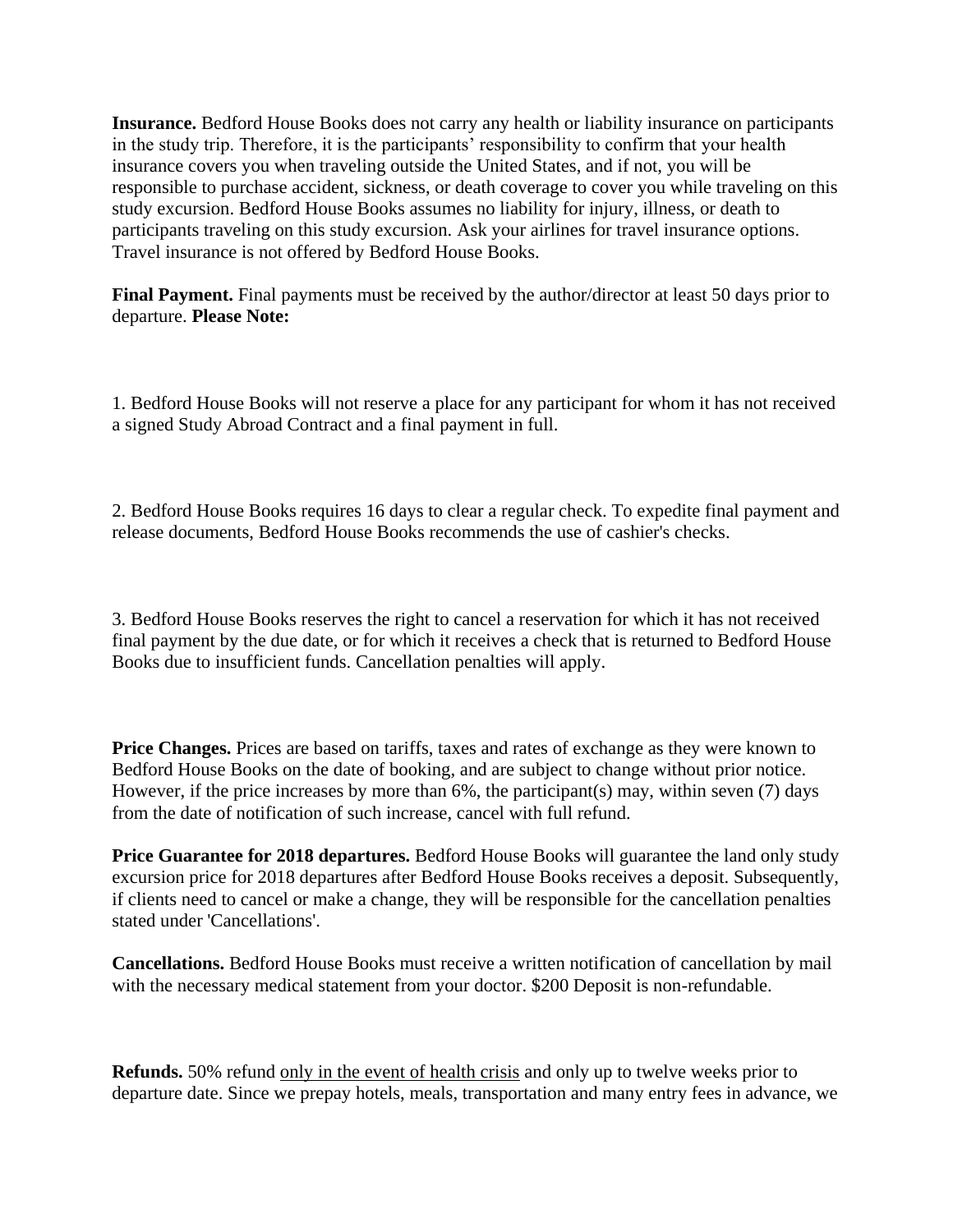can offer no refund within the twelve weeks before departure date. Your travel contract is transferable, however, and we recommend, in the event of cancellation, that you transfer your place to a relative or friend. Please notify us when you need to make such a transfer.

**Medical Statement Requirements.** To be eligible for the refund provision outlined above, it is your responsibility that Bedford House Books receives a valid medical statement within 12 weeks of the date you were scheduled to leave. If, for any reason, Bedford House Books does not receive your Medical Statement within 12 weeks of the date you were scheduled to leave, your cancellation will be processed in accordance with the above 'Cancellations' policy. A valid medical statement must meet **all** of the following criteria:

1. Typed or legibly written on the letterhead (including the address and phone number) of an attending licensed physician (M.D.).

2. Signed by the physician.

3. State specific dates the passenger is unable to travel. These dates must include the entire duration of the scheduled tour.

4. State a specific medical reason why the passenger was unable to travel, due to the illness of the participant or participant's travel companion; or death of the participant or participant's travel companion, or a member of participant's immediate family, namely, spouse, child, brother, sister, parent, in-law, grandparent, or grandchild.

**Note: Since Bedford House Books carries no sickness, accident, or death insurance for participants, all participants agree to assuming full responsibility for any and all costs associated with illness or death; we advise purchasing travel insurance through your own insurance provider.**

**Cancellation by Bedford House Books.** Bedford House Books reserves the right to cancel the study excursion at any time for any reason, and its liability shall be limited to a refund in full of only those moneys it has received from or on behalf of the participant. If the participant has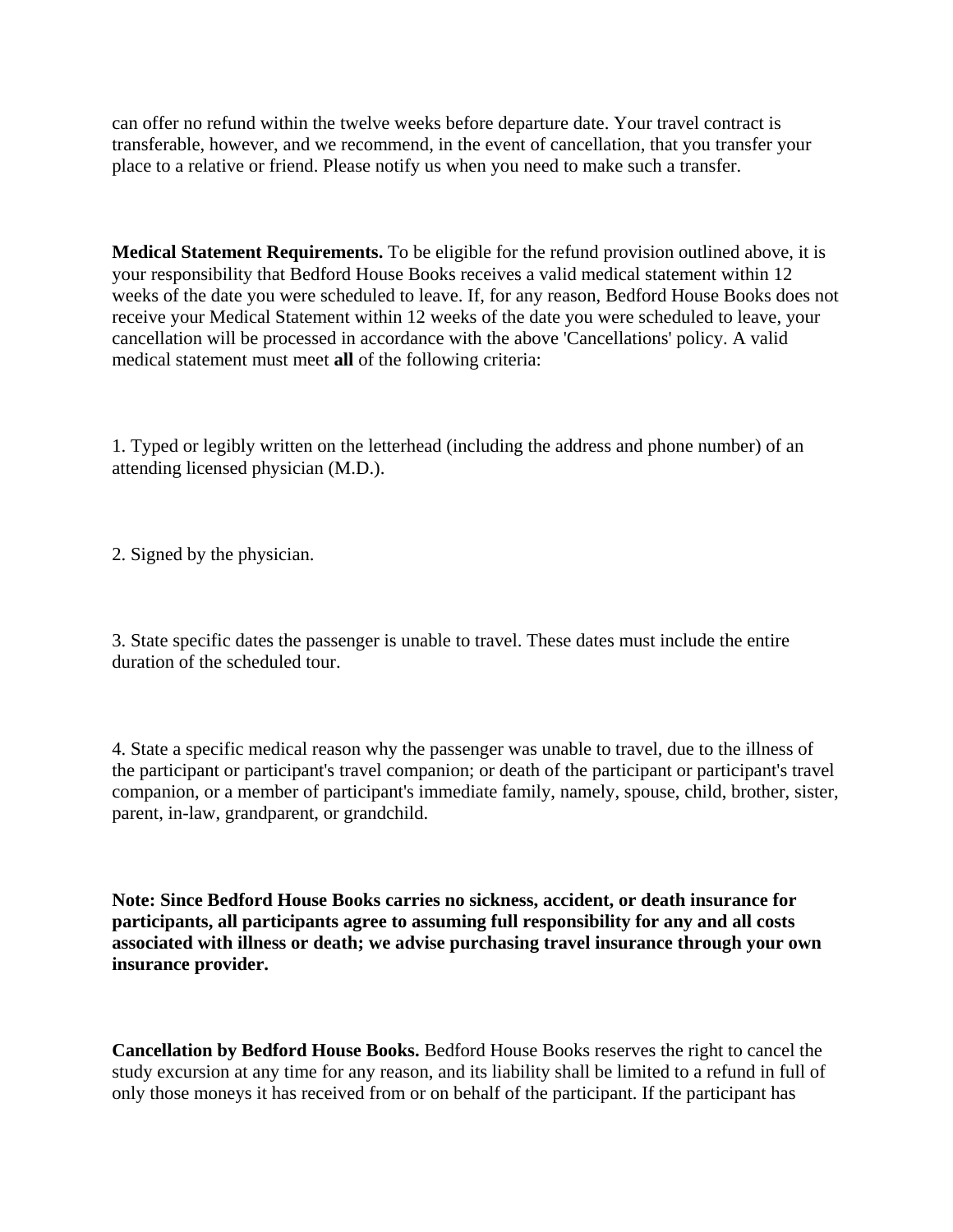purchased an air ticket, it is his/her own responsibility to become familiar with the penalties and restrictions of the air ticket and, in the event of a cancellation or date change by Bedford House Books, Bedford House Books shall not be held liable for any penalties incurred from the cancellation or change of the air ticket.

**Responsibility of Bedford House Books.** Bedford House Books shall be responsible for supplying the services and accommodations offered on this study excursion /(www.bondvoyage.webs.com) as they relate to the land portion of the tour. If such services and accommodations cannot be supplied due to causes beyond its control, there shall be no responsibility or liability. In this event Bedford House Books will use its best efforts to supply comparable services and accommodations, and all travel arrangements may be subject to alteration or cancellation at any time with or without prior notice for any reasonable cause. Such alterations will not be considered cause for cancellation by the participant(s), and the usual penalties will apply. Nor shall Bedford House Books be liable for any injury, loss, damage, accident, delay, irregularity, or expense arising from strikes, war, terrorism, weather or other acts of God, quarantines, sickness, governmental restrictions or regulations, or from any negligent act or omission of any individual, firm, or corporation furnishing air travel, sightseeing, hotel accommodations, ground transportation, or any other services in connection therewith, nor for any additional cost or expense due to disruption of advertised schedules, rates or services, or for any other cause beyond its direct control. Bedford House Books reserves the right to decline, to accept, or retain any person as a member of the study excursion at any time prior to departure, or in the course of travel, should such participant's health, mental condition, physical infirmity, or general deportment impede, in Bedford House Books' judgment, the operation of the study excursion or the rights, welfare, or enjoyment of other participants, and all resulting costs will be the responsibility of the participant. The acceptance by the participant of any travel plan or other service shall be deemed to constitute acceptance of these limitations of liability or responsibility. No representative, employee, or agent of Bedford House Books or contracted service providers are authorized to modify, waive, or in any way change the terms of this contract.

**Breach.** Bedford House Books and participant recognize and agree that a breach of this agreement or claim for damages by the other party arising from the services provided by Bedford House Books or during any aspect of a study excursion coordinated by Bedford House Books will be governed by the laws of the State of Washington. The parties consent to the jurisdiction of the Courts of the State of Washington, Pierce County, in any such enforcement action and agree that Pierce County Circuit Courts is the exclusive venue for any action arising out of services provided as a consequence of this agreement.

**Entire Agreement.** Other than as stated herein, the participant warrants that no promises or inducements have been offered for this agreement other than as set forth herein and that this agreement is executed without reliance upon any other promises or representations.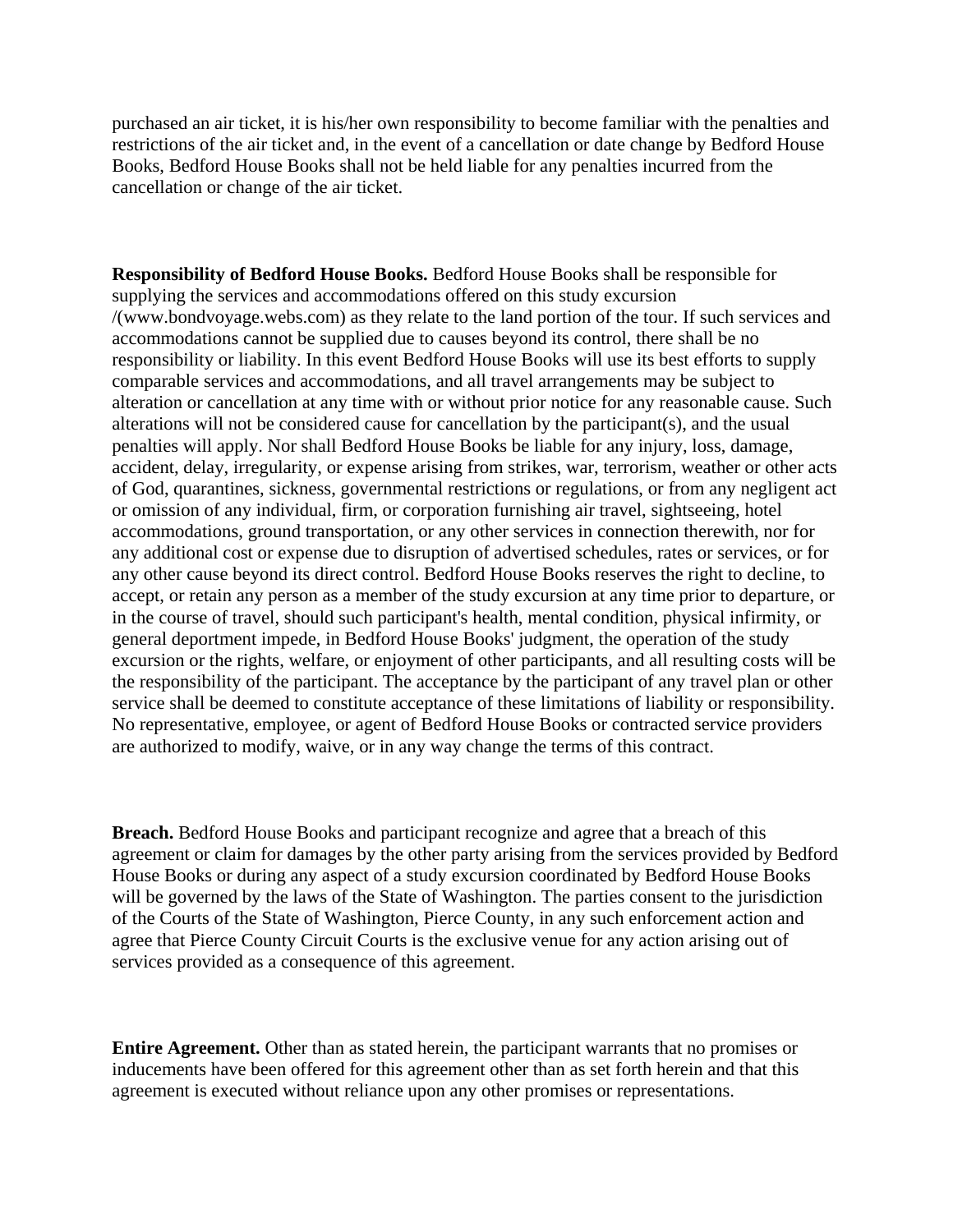I agree to all the provisions (including, but not limited to, my acceptance of sole responsibility for all medical or death related expenses) of this author-led study excursion contract (PLEASE GIVE THE AGE OF YOURSELF AND ALL PARTICIPANTS at time of tour):

| Families with minor children, list names and ages and initial each family member participant. |  |
|-----------------------------------------------------------------------------------------------|--|
|                                                                                               |  |
|                                                                                               |  |
|                                                                                               |  |
|                                                                                               |  |
|                                                                                               |  |
|                                                                                               |  |
|                                                                                               |  |
|                                                                                               |  |
|                                                                                               |  |
|                                                                                               |  |
|                                                                                               |  |
|                                                                                               |  |
|                                                                                               |  |
|                                                                                               |  |

Total participants in family \_\_\_\_\_\_\_\_\_\_\_\_\_\_\_\_\_\_\_